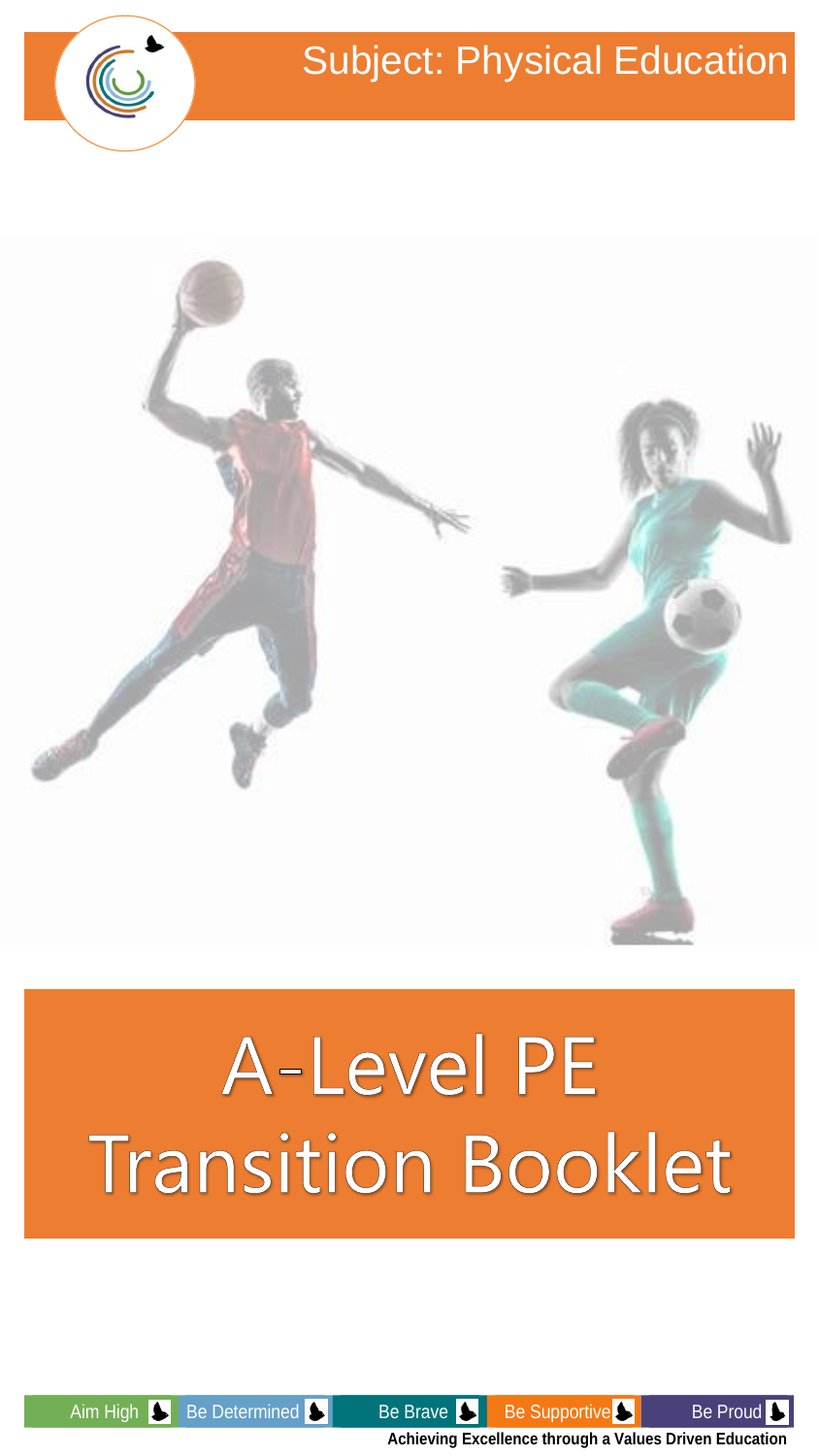

### **Introduction**

Welcome to A-level physical education. This course is designed to develop knowledge, understanding and skills relevant to sporting performance. The course will delve into the science behind sport and look at how this underpins and enhances performance. The socio-cultural factors that influence sport will also be investigated, looking at the impact they continue to have and how these have developed over time.

The way you will study during your A-level course may vary from what you have previously experienced. You will be expected to conduct independent study developing your knowledge on a range of topic areas that have been covered during your lessons. Beyond this, you will also be required to apply this knowledge to examples within the sporting world, demonstrating your understanding of the theoretical concepts and how they impact sporting performance.

A-level physical education is an excellent foundation for a university degree in sports science, sports management, sports development or pathways linking to exercise and health. Physical education can also complement further study in human biology, physics, biomechanics, psychology, nutrition, sociology and many more.

Your course will be delivered by a series of teachers who are specialist within their areas of delivery. The three main components are anatomy and physiology (Mr Richards/ Miss Eales), sports psychology/skill acquisition (Mr Green/ Mr Gibbins) and sport and society (Mr Dowle/ Mrs Bostwick). The knowledge that you gain will be continuously applied and assessed in all areas through the use of questioning, milestones and practice exams. This will allow staff to identify areas that you may require extra support enabling you to secure the best possible outcome. All areas are of equal weighting and will contribute to your final and overall grade.

The purpose of this booklet is to give you an insight into the course that you will be undertaking. By completing the tasks you will gain fundamental knowledge to support you in different theoretical elements that you will explore in your first year of study, putting you on the road to success.

#### **Contents:**

- ❖ Course overview and practical activity list.
- ❖ Anatomy and physiology tasks.
- ❖ Skill acquisition tasks.
- ❖ Sport and society tasks.
- ❖ Recommended resources.

Aim High Se Determined Supportive Be Supportive Be Proud State Be Proud Bell Be Proud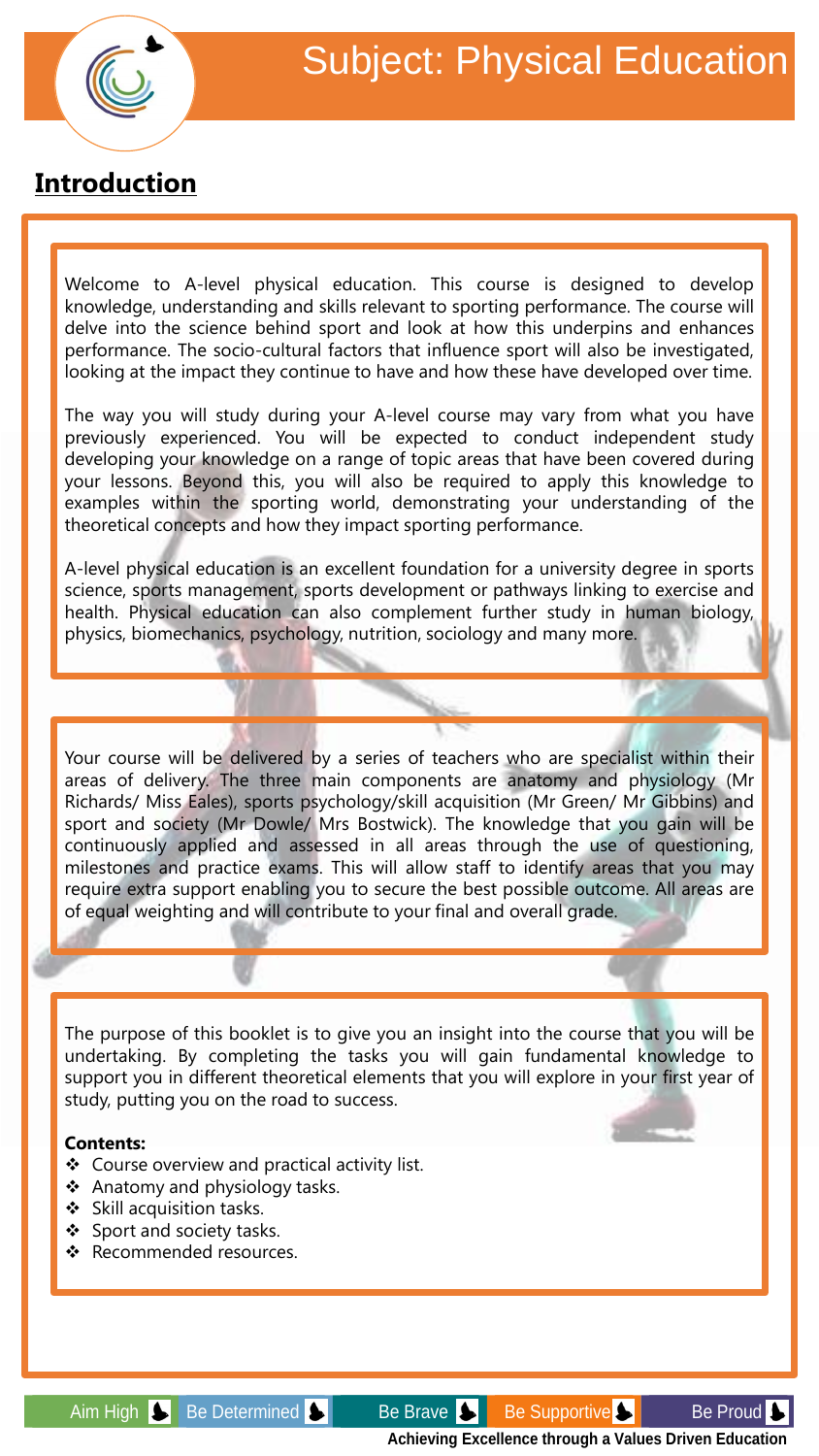

### **Course overview**

| Paper 1:<br>Section A: Applied Anatomy and<br>Physiology<br>Section B: Skill Acquisition<br>Section C: Sport and Society                                        | 35%                                       | 2 hour written paper.<br>105 marks.<br>Multiple choice, short answer and<br>extended writing questions.                                                         |
|-----------------------------------------------------------------------------------------------------------------------------------------------------------------|-------------------------------------------|-----------------------------------------------------------------------------------------------------------------------------------------------------------------|
| Paper 2:<br>Section A: Exercise Physiology and<br><b>Biomechanics</b><br>Section B: Sport Psychology<br>Section C: Sport and Society and<br>Technology in Sport | 35%                                       | 2 hour written paper.<br>105 marks.<br>Multiple choice, short answer and<br>extended writing questions.                                                         |
| NEA:<br>Practical performance in physical<br>activity and sport (15%)<br>Written analysis and evaluation of<br>performance (15%)                                | 35%                                       | 90 marks.<br>Performance in one activity (45<br>marks).<br>Analysis and evaluation of<br>performance (45 marks)<br>Internal assessment, external<br>moderation. |
| <b>Practical activity list</b>                                                                                                                                  |                                           |                                                                                                                                                                 |
| <b>Activity</b><br>Amateur boxing<br><b>Association football</b><br><b>Athletics</b>                                                                            | Handball<br>Hockey<br>Hurling<br>Kayaking | <b>Tennis</b><br>Trampolining<br>Volleyball                                                                                                                     |

#### **Specialised activities** Blind cricket

Boccia Goal ball Powerchair football Polybat Table cricket Wheelchair basketball Wheelchair rugby

## **Specification**

Badminton Basketball Camogie Canoeing **Cricket** Cycling Dance Diving Equestrian Gaelic football Golf Gymnastics

The full specification for the course can be found at:

<https://www.aqa.org.uk/subjects/physical-education/as-and-a-level/physical-education-7582>

Lacrosse Netball Rock climbing Rowing Rugby league Rugby union **Sculling** Skiing Snowboarding Squash Swimming Table tennis

Aim High Se Determined Sensilies Be Brave Sensilies Be Supportive Sensilies Be Proud Sensilies **Achieving Excellence through a Values Driven Education**

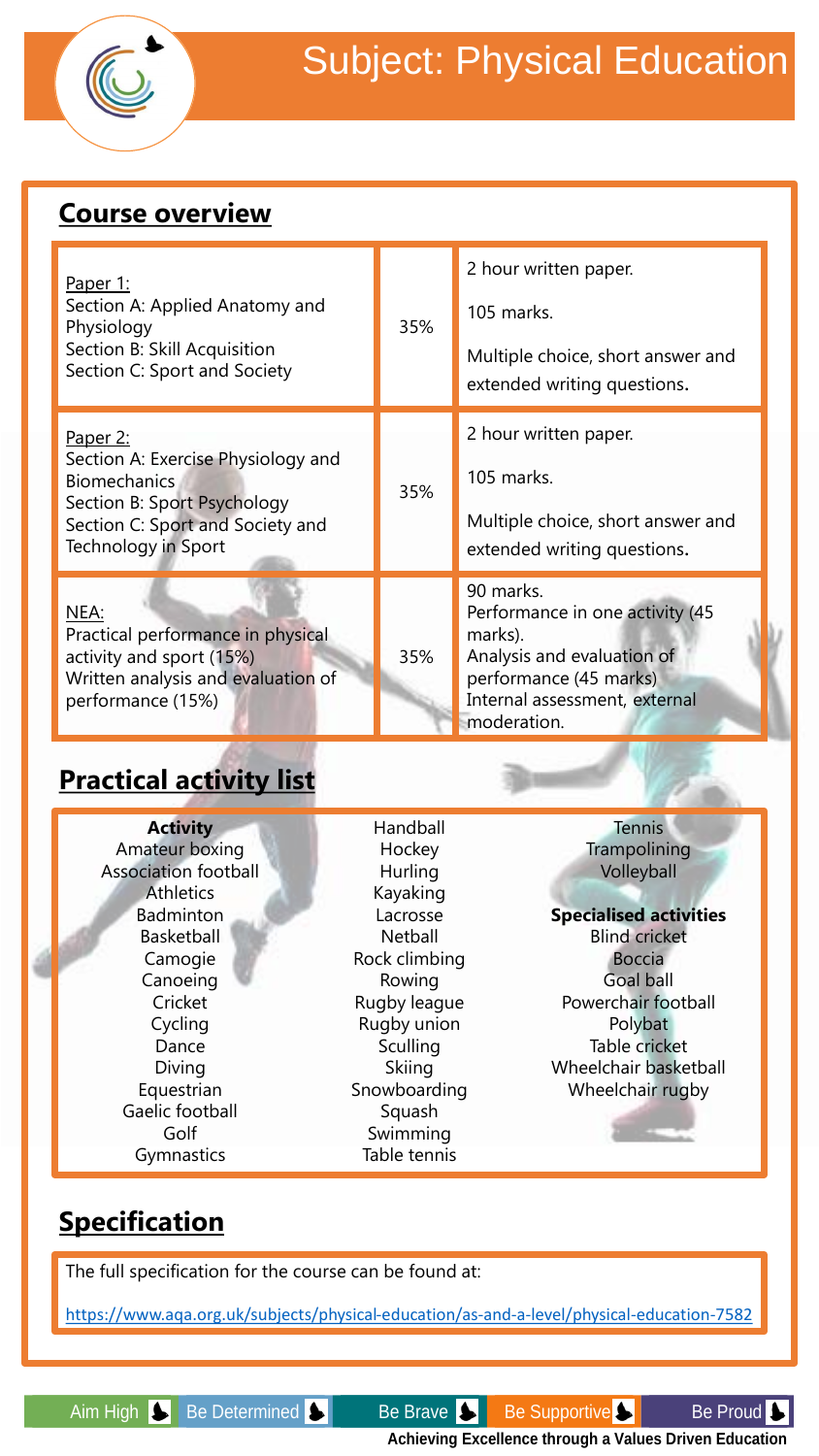

# **Applied anatomy and physiology**

### **Task 1:**





Gluteus maximus Tibialis anterior Adductor longus Illopsoas Biceps brachii Rectus femoris Vastus lateralis

Vastus medialis Vastus intermedius Pectoralis minor Adductor magnus Biceps femoris **Semitendinosus** Semimembranosus

Explain what: A) An agonist muscle is

B) An antagonist muscle is

Aim High Se Determined Sumport Be Brave Bullet Be Supportive Sumport Be Proud Sum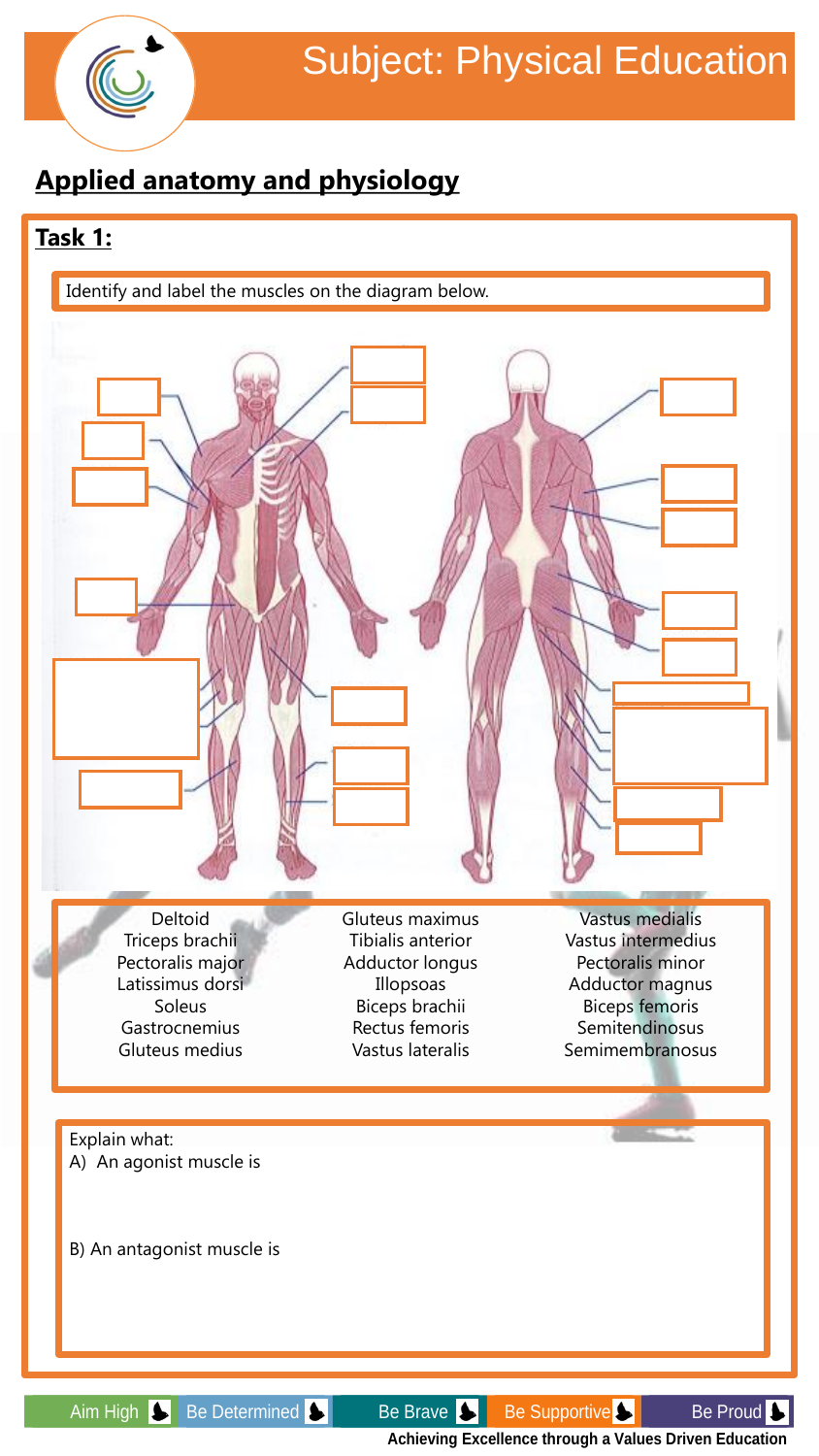

# **Applied anatomy and physiology**

### **Task 2**:

Label the different parts of the heart on the diagram below



blood cell would pass on its journey through the heart:

|           | Aorta                  |                |
|-----------|------------------------|----------------|
| $\bullet$ | Bicuspid valve         | 2.             |
| $\bullet$ | <b>Pulmonary Vein</b>  | 3.             |
| $\bullet$ | Left Ventricle         | 4.             |
| $\bullet$ | <b>Right Ventricle</b> | 5.             |
| $\bullet$ | <b>Right Atrium</b>    | 6.             |
|           | Left Atrium            | 7 <sub>1</sub> |
| ٠         | Lungs                  | 8.             |
| $\bullet$ | Pulmonary artery       | 9.             |
| $\bullet$ | Tricuspid valve        |                |

Aim High Se Determined Sensie Be Brave Sensie Be Supportive Sensie Be Proud Sensie Be Proud **Achieving Excellence through a Values Driven Education**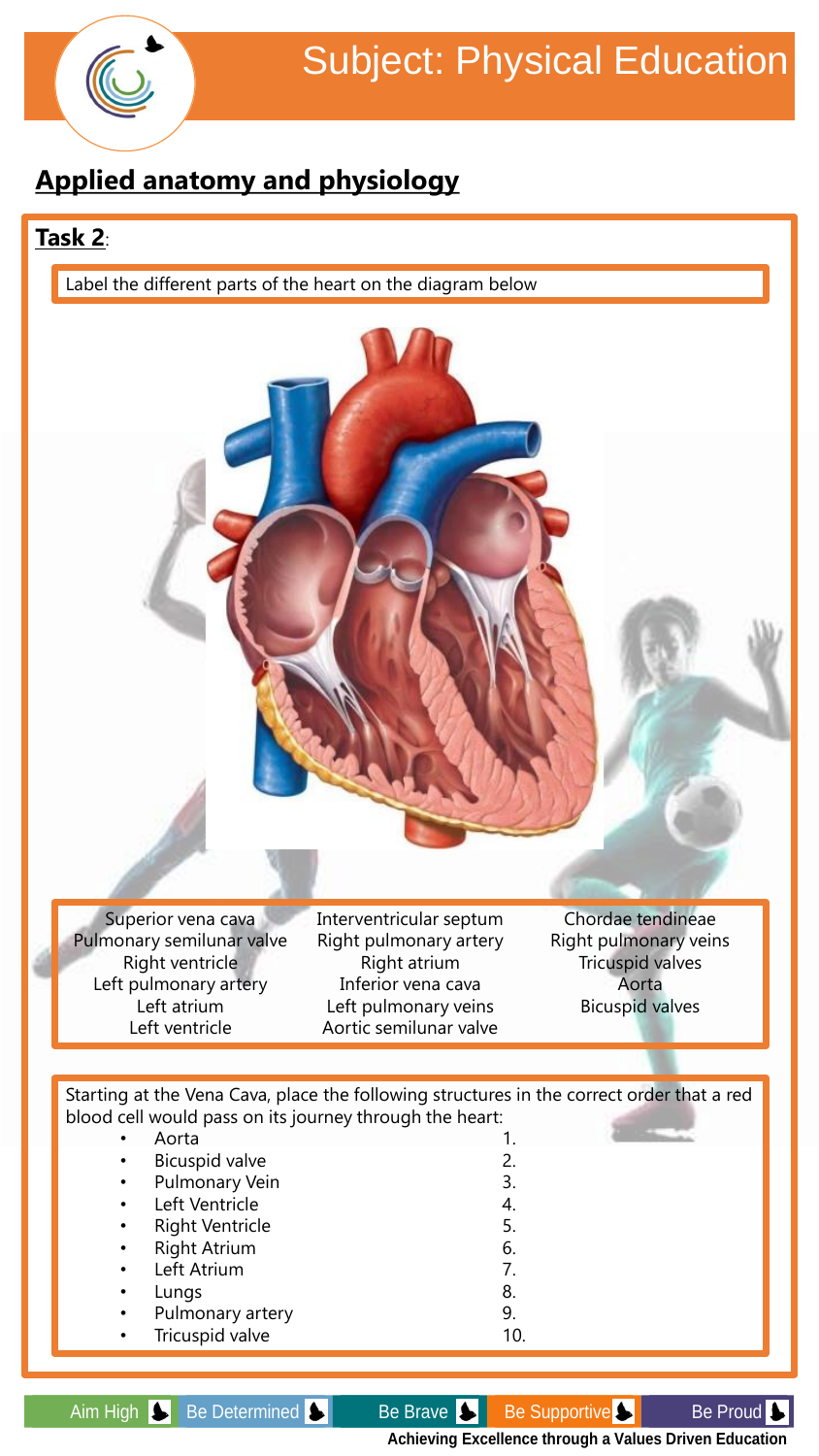

# **Applied anatomy and physiology**

### **Task 3**:

Label the bones on the diagram below.

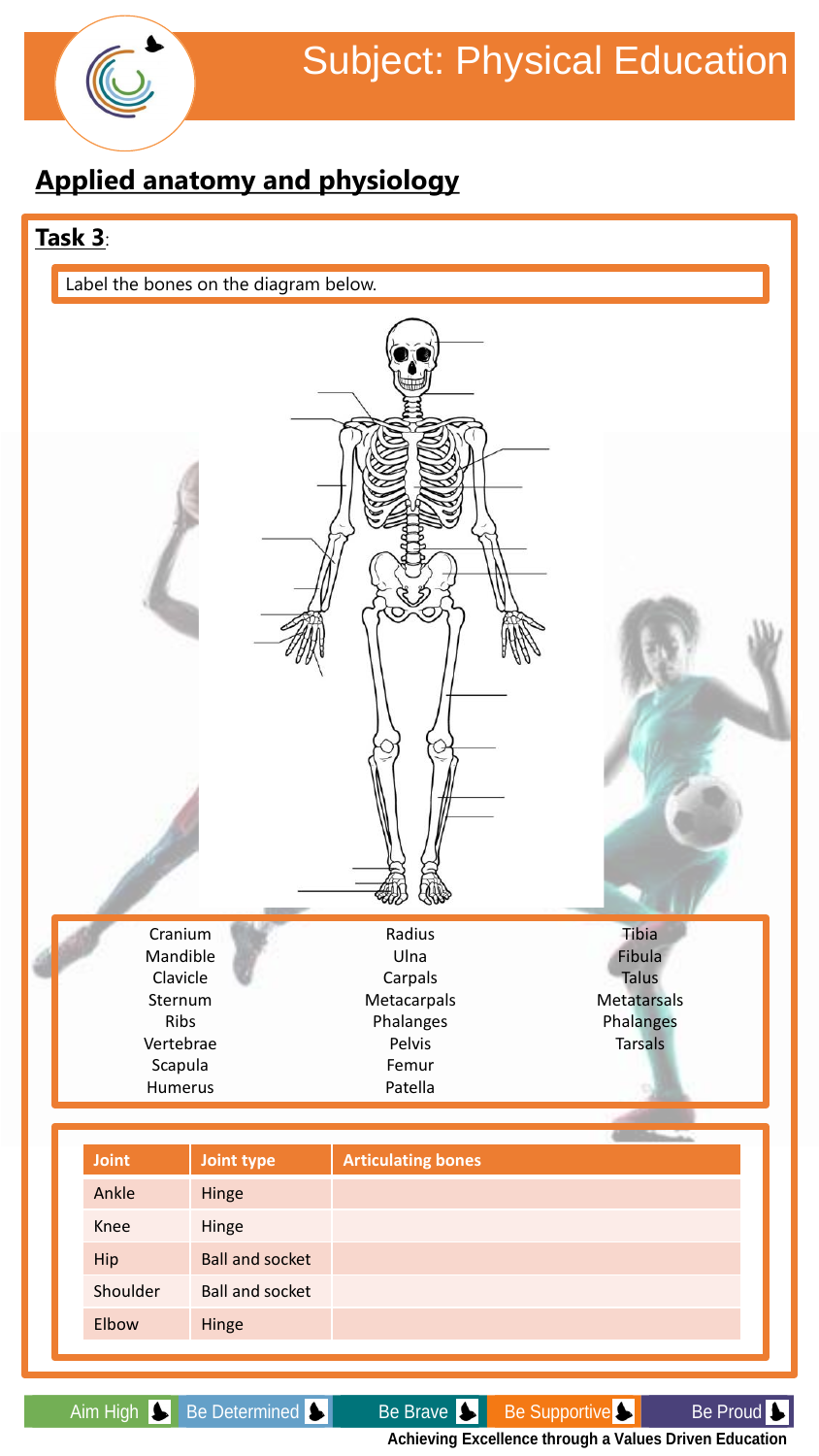

# **Skill Acquisition**

### **Task 1**:



Aim High Se Determined Secure Be Brave Be Supportive Secure Be Proud Security Be Proud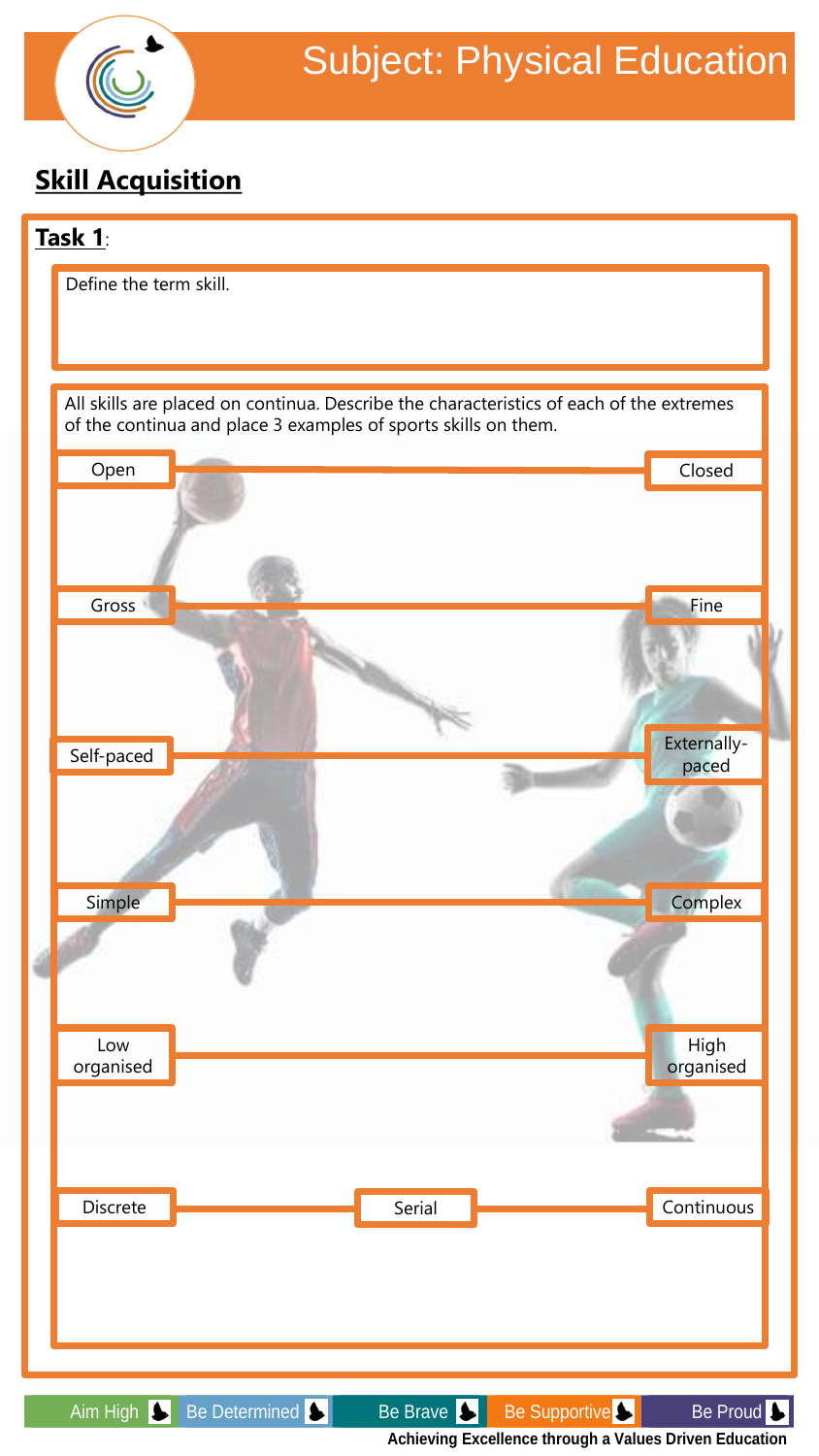

# **Skill Acquisition**

### **Task 2**:

#### **Transfer of learning**

A skill is something that is learned. Skills that are learnt can be transferred from one sport to another in some cases. The theory of transfer is defined as the effect of the learning and performance of one skill on the learning and performance of another.

Research and outline the different types of transfer.



Aim High Sepermined Burn Be Brave Burn Be Supportive Burn Be Proud Burn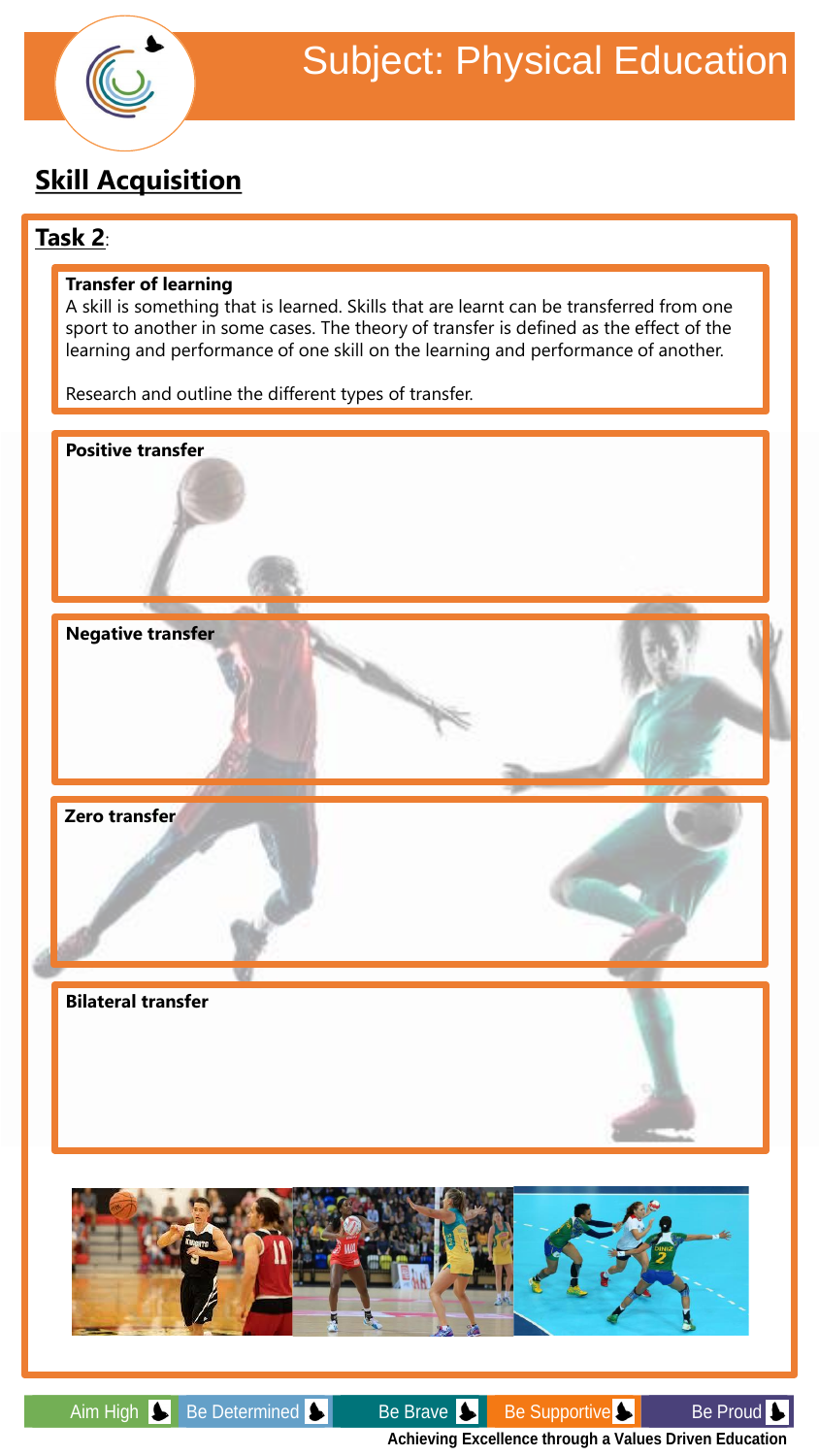

# **Skill Acquisition**

### **Task 3**:

#### **Methods of guidance**

Methods of guidance are a set of four techniques that may be used to enhance learning and offer assistance to the performer.

Outline the 4 methods of guidance and provide an example of when it would be used.

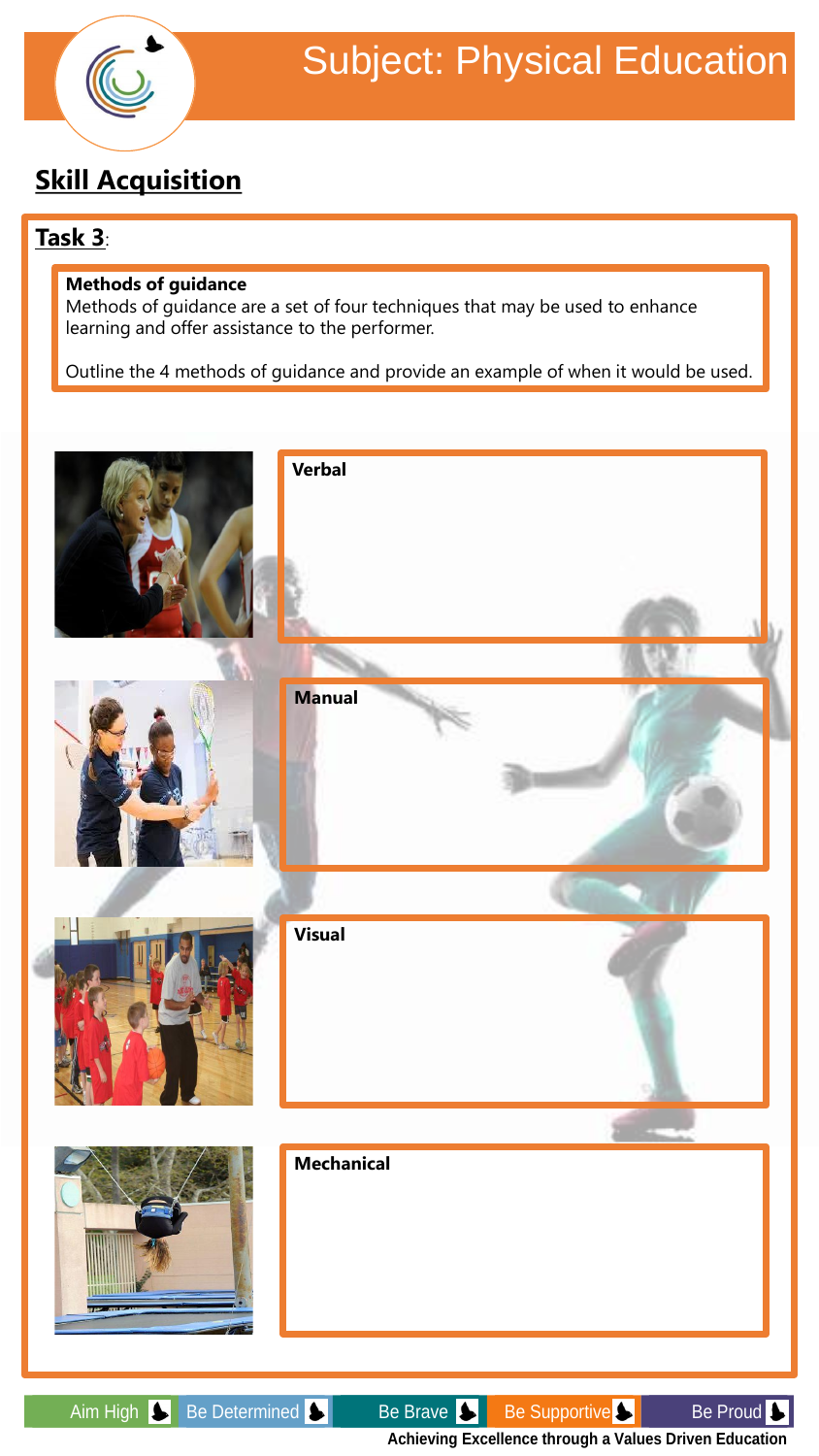

**Mob football**

# Subject: Physical Education

# **Sport and society**

### **Task 1**:



Watch the video linked below and conduct some research on mob football. Highlight the key characteristics of the game below**.**

[https://www.youtube.com/watch?v=uYSA4oH](https://www.youtube.com/watch?v=uYSA4oHrJvs) rJvs



Watch the video linked below and conduct some research on real tennis. Highlight the key characteristics of the game below**.**

[https://www.youtube.com/watch?v=Od9s1u3](https://www.youtube.com/watch?v=Od9s1u3LJI4) LJI4

[https://www.youtube.com/watch?v=GhqD-](https://www.youtube.com/watch?v=GhqD-HVJwN4)HVJwN4

**Real tennis**

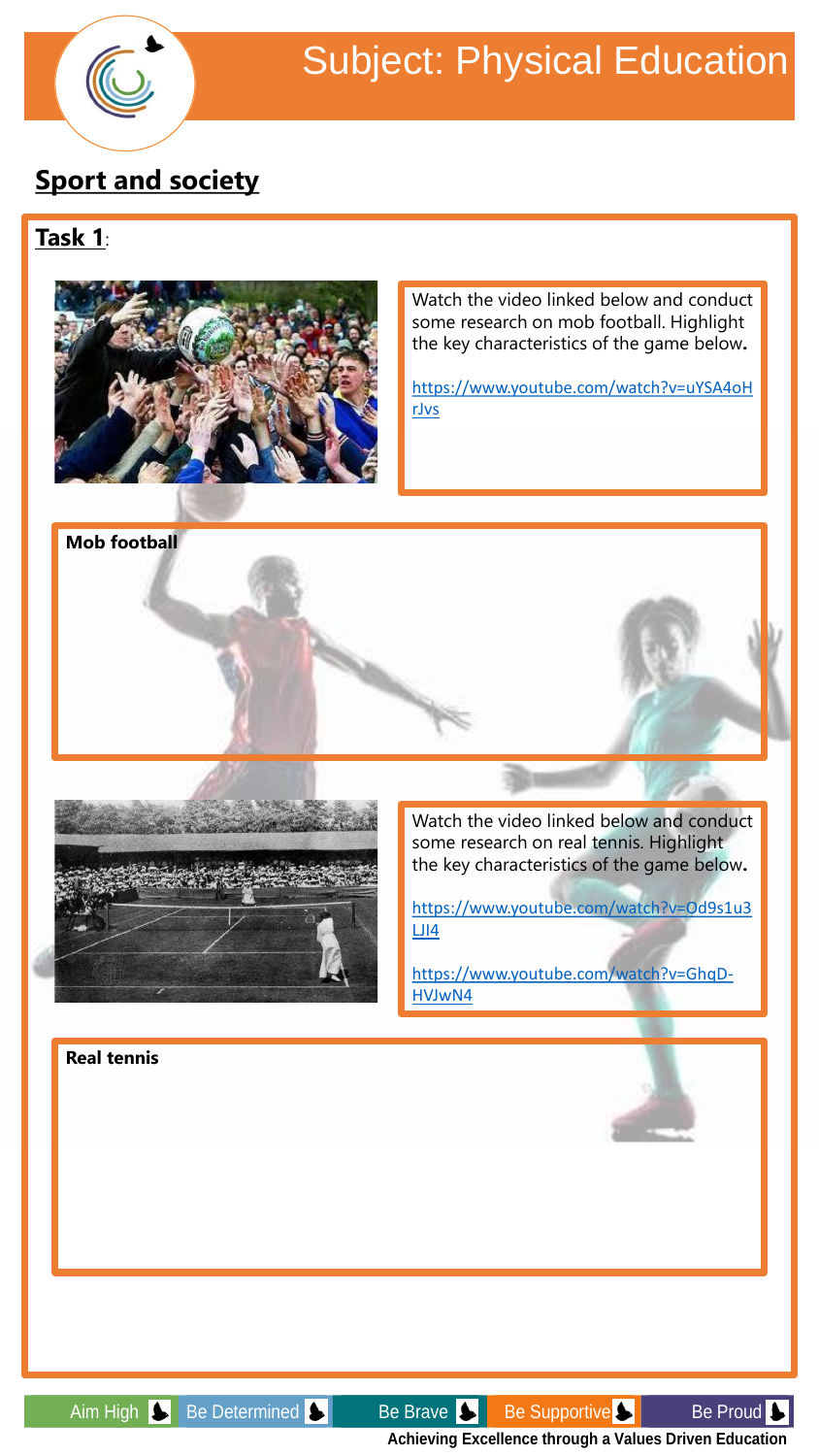

# **Sport and society**

### **Task 2**:

[http://www.wenlock-olympian](http://www.wenlock-olympian-society.org.uk/history/)society.org.uk/history/

Who is this mascot?

Where did you see them?

Why was this mascot used? What is it famous for?



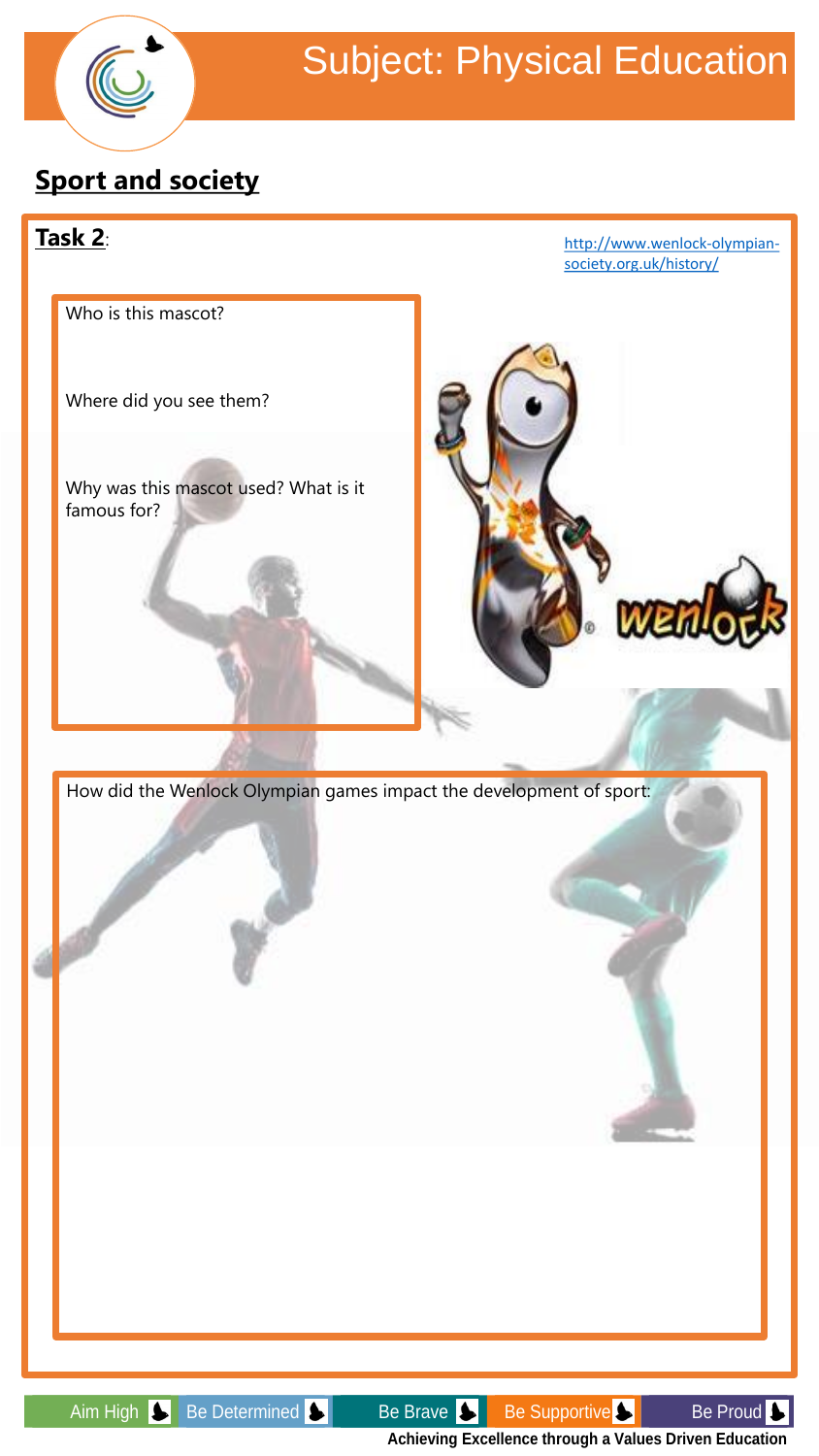

# **Sport and society**

### **Task 3**:

Below is a list of football clubs that have been renamed since their church/factory days. What are they currently known as?



Why did most, if not all, football teams begin as factories/churches? What developments have occurred to allow football to become the game is today? (Think about media, sponsorship, transport, education and economy to help aid your answer).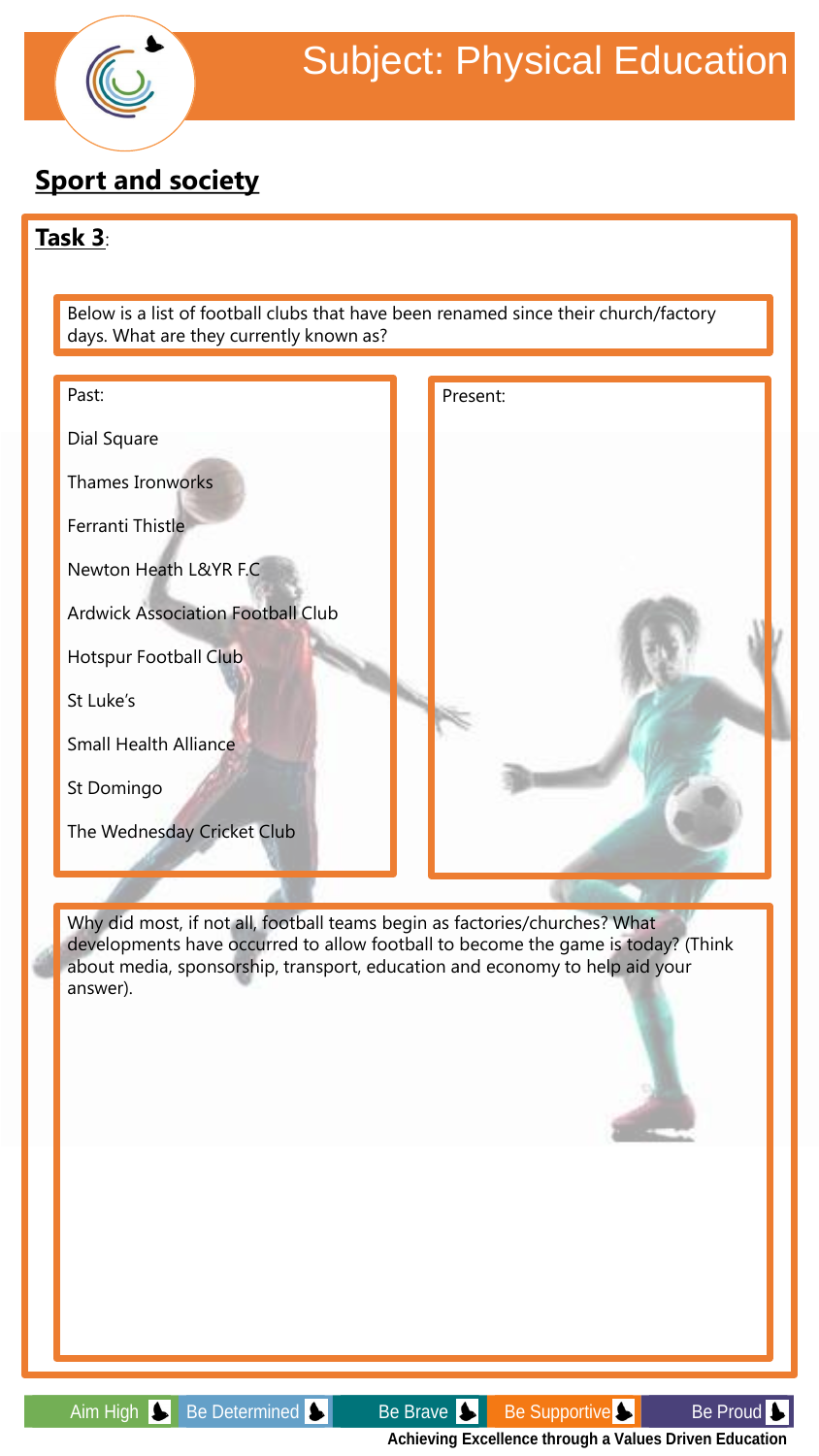

SPORTS

# **Recommended reading**



#### **The Sports Gene: Inside the Science of Extraordinary Athletic Performance (By David Epstein)**

This book explores the question of nature versus nurture as it pertains to training for athletes in sports using anecdotes which favour both sides of the argument. These anecdotes are combined with the results of statistical studies to give the reader an understanding of the magnitude that biology plays in athletics. Topics such as the effects of gender, race, genetics, culture, and physical environment are discussed as contributors to success

#### **Fatigue in Sport and Exercise (By Shaun Phillips)**

The book examines the different 'types' of fatigue and the difficulties of identifying which types are prevalent during different types of exercise, including a discussion of the most important methods for measuring fatigue. It introduces the fundamental science of fatigue, focusing predominantly on covering physiological aspects, and explores key topics in detail, such as energy depletion, lactic acid, dehydration, electrolytes

LV

#### **Training Secrets of the World's Greatest Footballers How Science is Transforming the Modern Game (By James Witts)**

Why does Paul Pogba wear custom-made compression socks? Why does Sergio Agüero altitude-train when returning from injury? From virtualreality units to the omnipresence of GPS vests, taking in brain-training, innovative gear and performance nutrition along the way, you'll discover what it takes to reach the top of the game - and how to apply this

Peak Performance combines the inspiring stories of top performers across a range of capabilities from athletic to intellectual to artistic with the latest scientific insights into the cognitive and neurochemical factors that drive performance in all domains. Peak Performance presents the newlydiscovered links that hold promise as performance boosters, but that have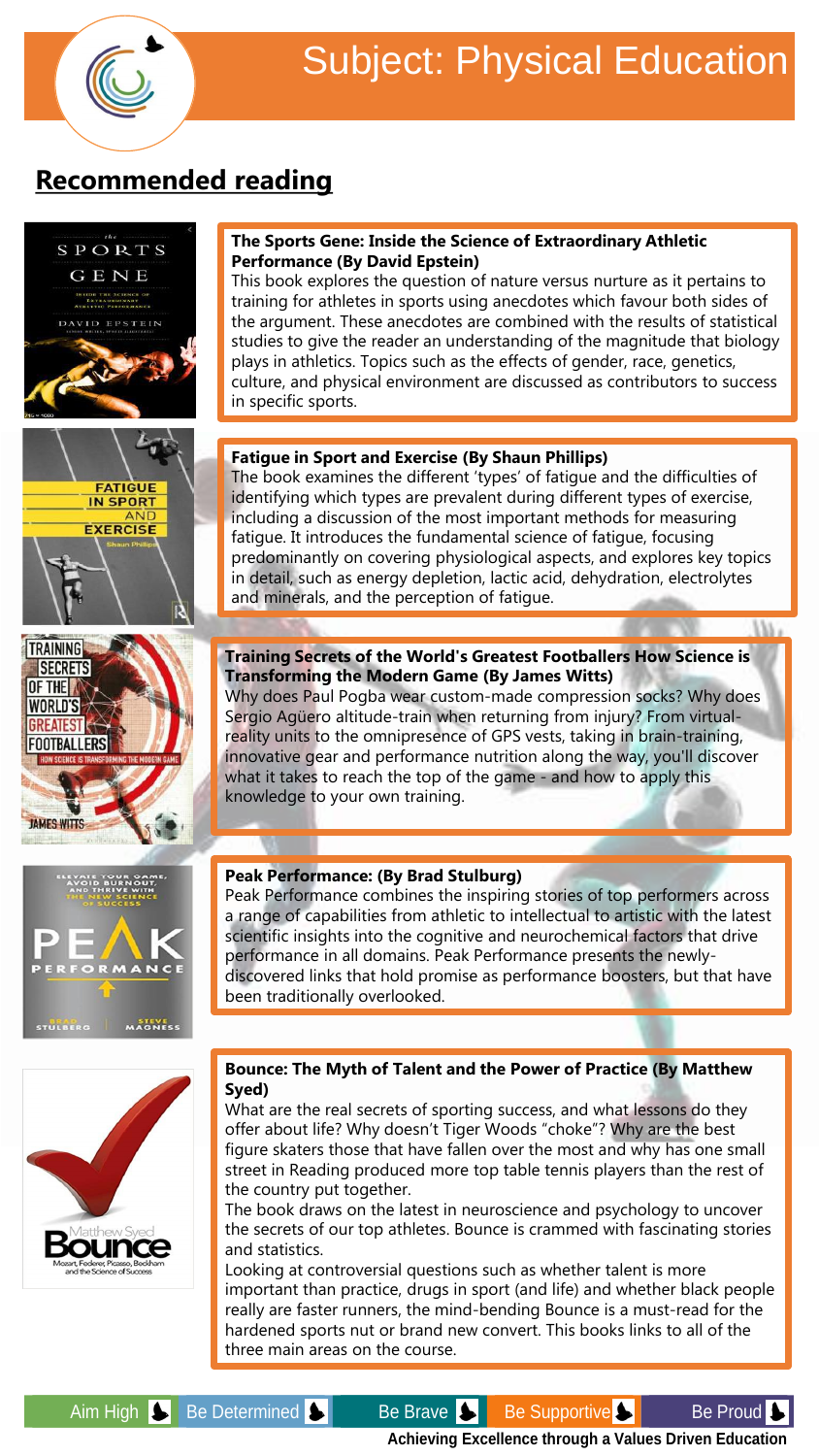

# **Relevant media and documentaries**



**Icarus** - When filmmaker Bryan Fogel sets out to uncover the truth about doping in sports, a chance meeting with a Russian scientist transforms his story from a personal experiment into a geopolitical thriller. Dirty urine, unexplained death and Olympic gold are all part of the exposure of the biggest scandal in sports history.



**Murderball** - This documentary introduces the U.S. quad rugby team -- a team composed entirely of young paraplegic men. Using special wheelchairs and very little protection, the players play fullcontact competitive rugby, using rules only slightly altered to accommodate their limitations. The film follows the team as they discuss the sport, their lives, and how they ended up in their chairs to begin with, while they play their way to the 2004 Paralympic Games in Athens, Greece. This has great links to disability sport and factors effecting participation. A DVD copy can be borrowed from the P.E. office. .



**Anatomy for Beginners – The Human Body Dissected**. In this series you can see highlights of the dissections and learn more about the human body. Your anatomical guides are controversial anatomist Dr Gunther von Hagens, who dissects the bodies, and pathologist Prof. John Lee who explains how they work in health and in disease. At the heart of each episode is a human dissection, carried out by von Hagens, each episode focusing on a different set of anatomical systems: movement, circulation, digestion and reproduction.



**The Truth about Fitness** - Medical journalist Michael Mosley teams up with scientists whose latest research is turning common knowledge about fitness on its head. They reveal why 10,000 steps is just a marketing ploy and that two minutes of exercise is all a person needs each week. They discover how to get people to stick to their fitness plans and what exercise can actually make everyone more intelligent. Whether it is for couch potatoes who hate the thought of exercise, someone too busy to consider the gym, or even for fitness fanatics who are desperate to do more - science can help everyone exercise better.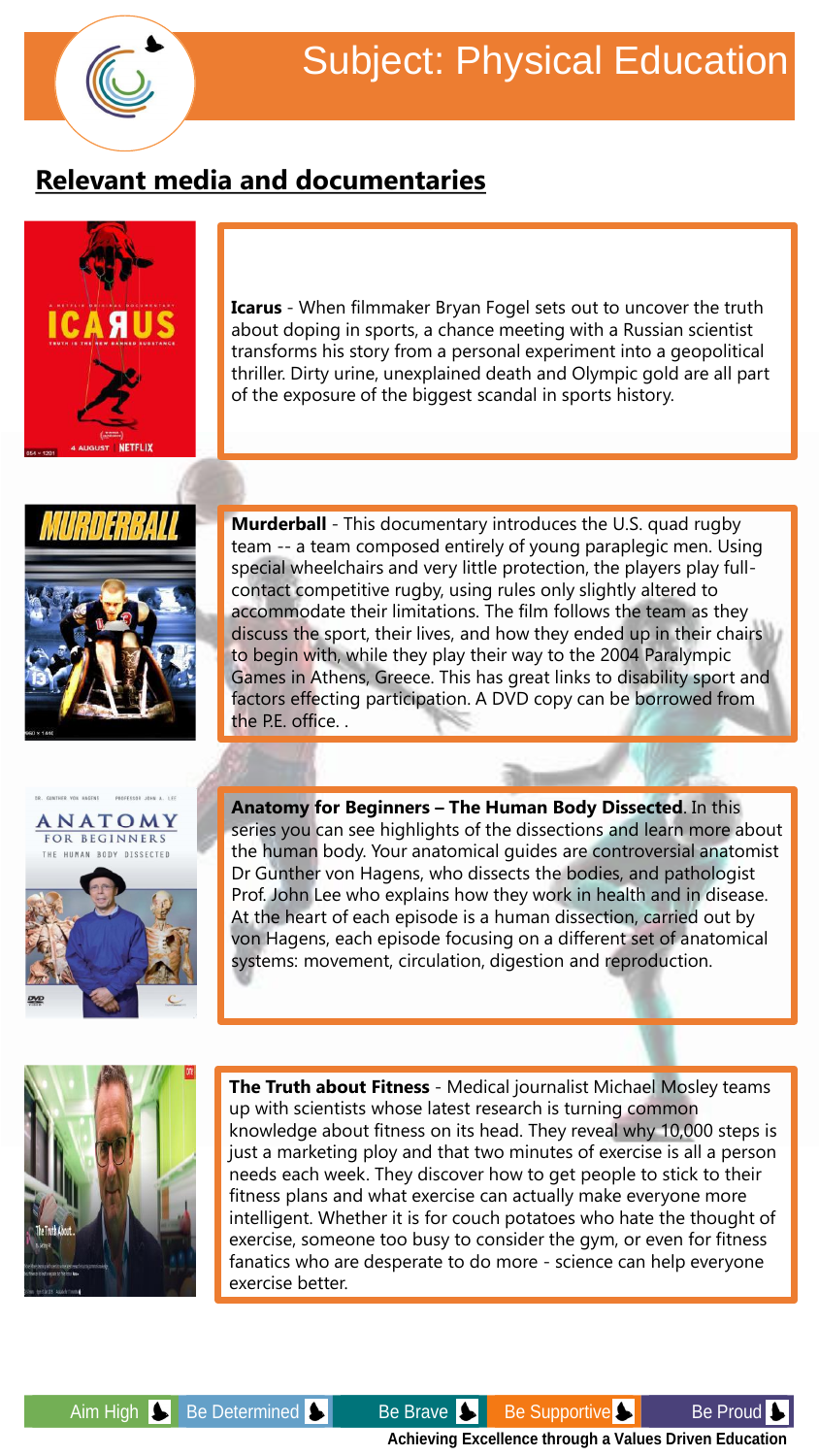

# **Relevant media and documentaries**



the first two tests, the Lions remained motivated by the prospect of a 3-0 whitewash, a feat never achieved against the Springboks throughout the century. Great links to motivation, arousal and group dynamics.



#### **The Crazy Gang – When Wimbledon Won the Cup** – This

documentary spills the beans on the notorious Wimbledon football team who climbed from non-league status to the pinnacle of the British game in less than a decade. In this revealing documentary, Crazy Gang members disclose for the first time the extent of the brutality between the players themselves and how being part of that process was the making of them all. Links to deviance in sport and group dynamics.

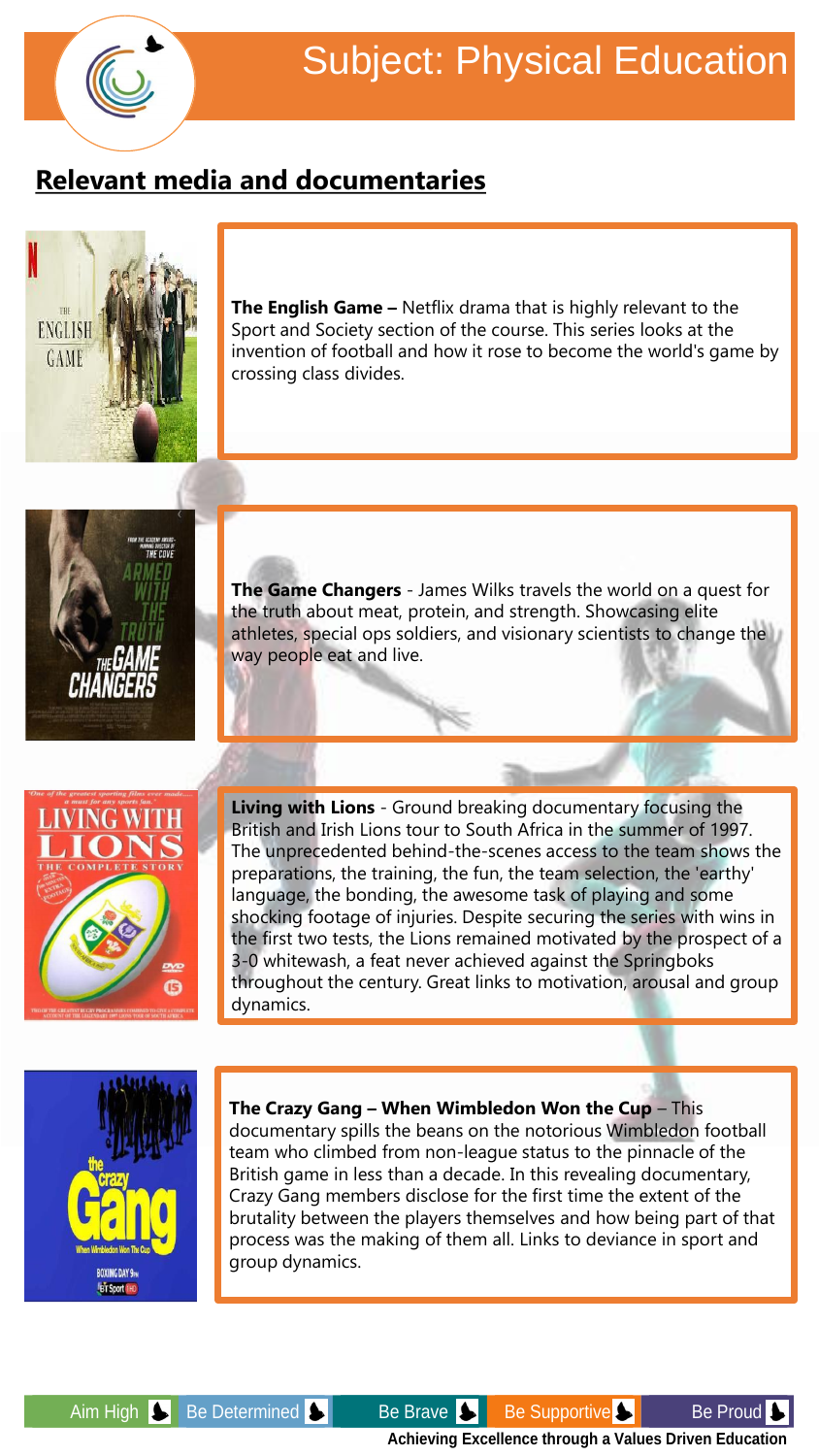

## **Podcasts**

[https://www.bbc.co.uk/programmes/b01bwfyd -](https://www.bbc.co.uk/programmes/b01bwfyd) A story of lies, expulsions, bigotry and witch-hunts, as a civil war in sport erupted when rugby split in two.

[https://www.bbc.co.uk/programmes/b01cwszw -](https://www.bbc.co.uk/programmes/b01cwszw) Podcast that explores the way global television has changed our relationship with sport forever.

[https://www.bbc.co.uk/programmes/b01cw7kv -](https://www.bbc.co.uk/programmes/b01cw7kv) Why rugby union tried to stand firm against the encroaching tide of professionalism and, in August 1995, lost.

[https://www.bbc.co.uk/programmes/b01cvk8l -](https://www.bbc.co.uk/programmes/b01cvk8l) Why and when the British government got involved in sport, when the country had always prided itself on keeping them apart.

<https://www.bbc.co.uk/programmes/b01ckmgn>- The demise of the amateur gentleman and the rise of the professional player, as the 1960s saw the beginning of a new, more egalitarian era in British sport.

<https://www.bbc.co.uk/programmes/b01bwmwd>- The rise of the middle class in Victorian Britain heralded the birth of suburban tennis and golf clubs.

[https://www.bbc.co.uk/programmes/b01b9h7c -](https://www.bbc.co.uk/programmes/b01b9h7c) A look at Rugby School, which can claim to be the birthplace of the modern Olympic games.

[https://www.bbc.co.uk/programmes/b01bb7jp -](https://www.bbc.co.uk/programmes/b01bb7jp) The importance of boxing for the 19thcentury alpha male. With no gloves or armour, pugilism was pure, painful and deeply patriotic.

[https://www.bbc.co.uk/programmes/b01bbcqn -](https://www.bbc.co.uk/programmes/b01bbcqn) Podcast on the role Rugby school played in turning its pupils into men fit to run the empire

[https://www.bbc.co.uk/programmes/b01bllxk -](https://www.bbc.co.uk/programmes/b01bllxk) The Football Association, founded in 1863, was set up to ensure that players should be gentlemen both on and off the pitch.

[https://www.bbc.co.uk/programmes/b01bm0pf -](https://www.bbc.co.uk/programmes/b01bm0pf) If trade was the driving force behind the expansion of the British Empire, sport was the glue that helped keep it together.

[https://www.bbc.co.uk/programmes/b01bmltg -](https://www.bbc.co.uk/programmes/b01bmltg) The story of how football went from an amateur pastime to big business, and it all started in the Lancashire mill town of Preston.



Aim High Se Determined Secure Be Brave Be Supportive Secure Be Proud